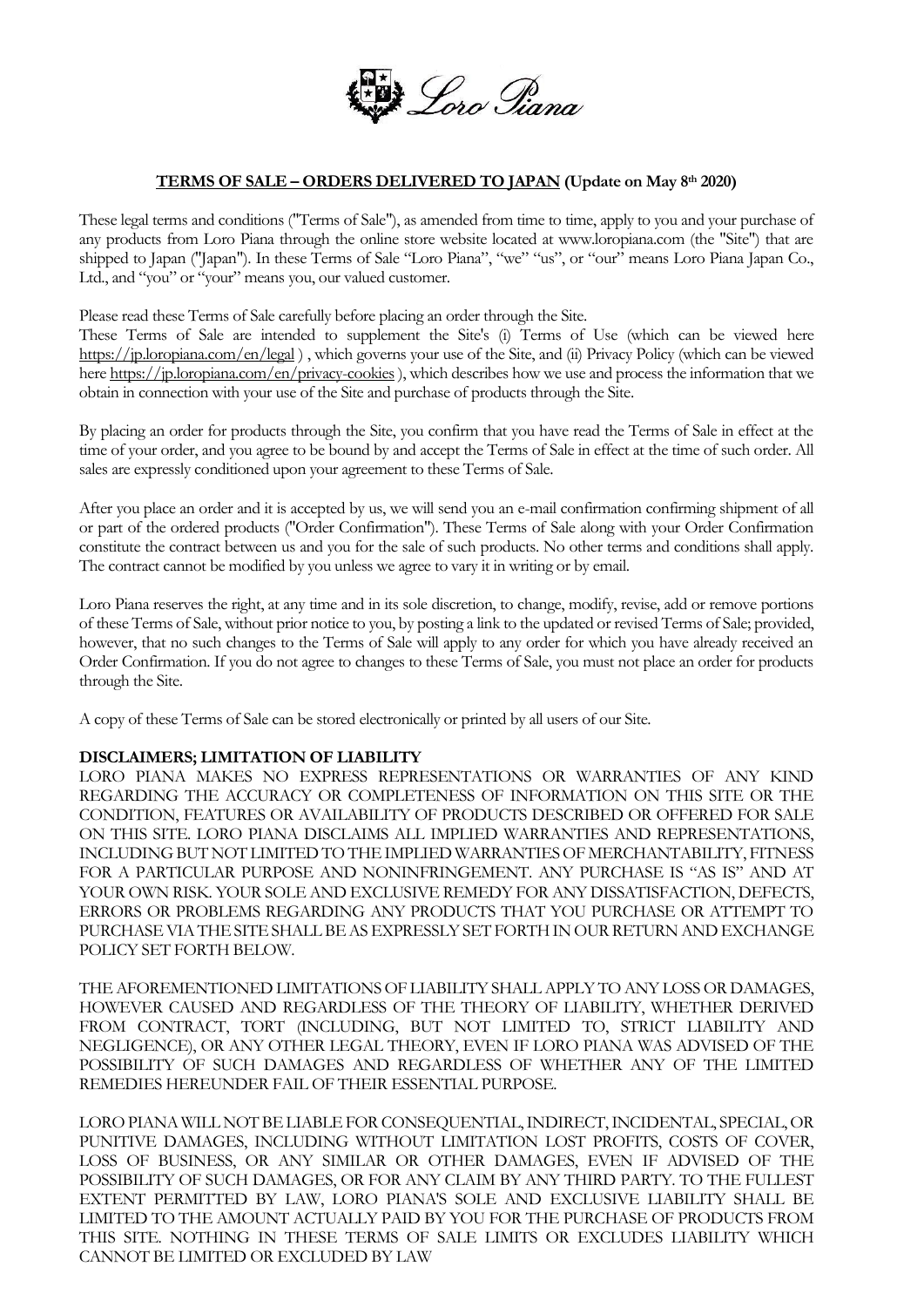

# **ORDER AND ACCEPTANCE**

To place an order you must be at least 20 years of age and by placing an order you represent that you are at least 20 years of age. To place an order, you will have to select the products on the Site you wish to purchase, select their color and size, add the items to your shopping bag.

If you wish to proceed with the purchase click on "PROCEED TO CHECKOUT" button.

You may proceed through the registration or the login into your personal account (in this case you are responsible for maintaining the confidentiality of your password and restricting access to your password and account. You agree to accept responsibility for all purchases and activities that occur under your account) or you may proceed without any registration.

Once you have selected your payment method you will be redirected to the payment page where in order to finalize the checkout you will click on the "SUBMIT ODER AND PAY" button.

Your placement of an order does not necessarily assure that we will accept your order. Orders are subject to acceptance by us and we may, at any time and at our sole discretion, refuse to accept your order, including but not limited to cases where:

1 - you provided us with incorrect or false information, including without limitation, insufficient or incorrect payment or billing information, or insufficient or incorrect shipping address (in this regard, please note we do not ship products to P.O. boxes);

2 - there is an error on the Site relating to the products that you have ordered, for example an error relating to the price or description of the products as displayed on our Site;

3 - the products that you have ordered are no longer available through our Site;

4 - the amount of the proposed transaction is excessively high, based on our case-by-case evaluation, and subject to our discretion; or

5 - we believe that you are under the age of 20.

If we do not accept your order, we will contact you at the e-mail address or telephone number that you provided to us within thirty (30) days from the date of your order.

After we have received the order that you have placed through the Site, you will receive an e-mail from us confirming that your order has been received by us and is being processed ("Order Processing Receipt"). If you do not receive an Order Processing Receipt within 48 hours of placing the order, contact us at  $+ 81$  (0)3-6228-5077 or by e-mail at  $\frac{\text{customer} service}{\text{ip}(a)}$  loropiana.com before you try to place another order for the same products.

Please note that the Order Processing Receipt reflects the processing of your order and it does not necessarily constitute acceptance of your order. Your order will be accepted by us and your credit card will be charged at the time we ship the products you ordered, at which time we will send you an Order Confirmation and an electronic invoice ("e-invoice") for your order. You hereby acknowledge and agree that we reserve the right to accept your order in whole or in part; therefore, in the event of partial acceptance, your card will be charged and the products will be shipped for the part of the order that was accepted.

If you have any questions, comments or concerns regarding your order, or if you think that your order was rejected by us in error, please contact us using the contact information provided under the section titled "CUSTOMER SERVICE" below.

## **PRODUCT AVAILABILITY**

While we use reasonable efforts to maintain accurate pricing, availability, and other information about products displayed on the Site, such information does not warrant or guarantee that the products will be available if you wish to place an order to purchase them.

We have the right, at any time, to make changes to the information about products displayed on the Site, including without limitation information about prices, description or the availability of products and we may do so without prior notice to you. Changes will not, however, impact the price, availability or description of any products for which you received an Order Confirmation.

## **GIFTS**

You may purchase products for delivery to a recipient other than yourself (a "Gift").

Please note that it is your responsibility to provide the recipient's personal data in compliance with all applicable privacy laws.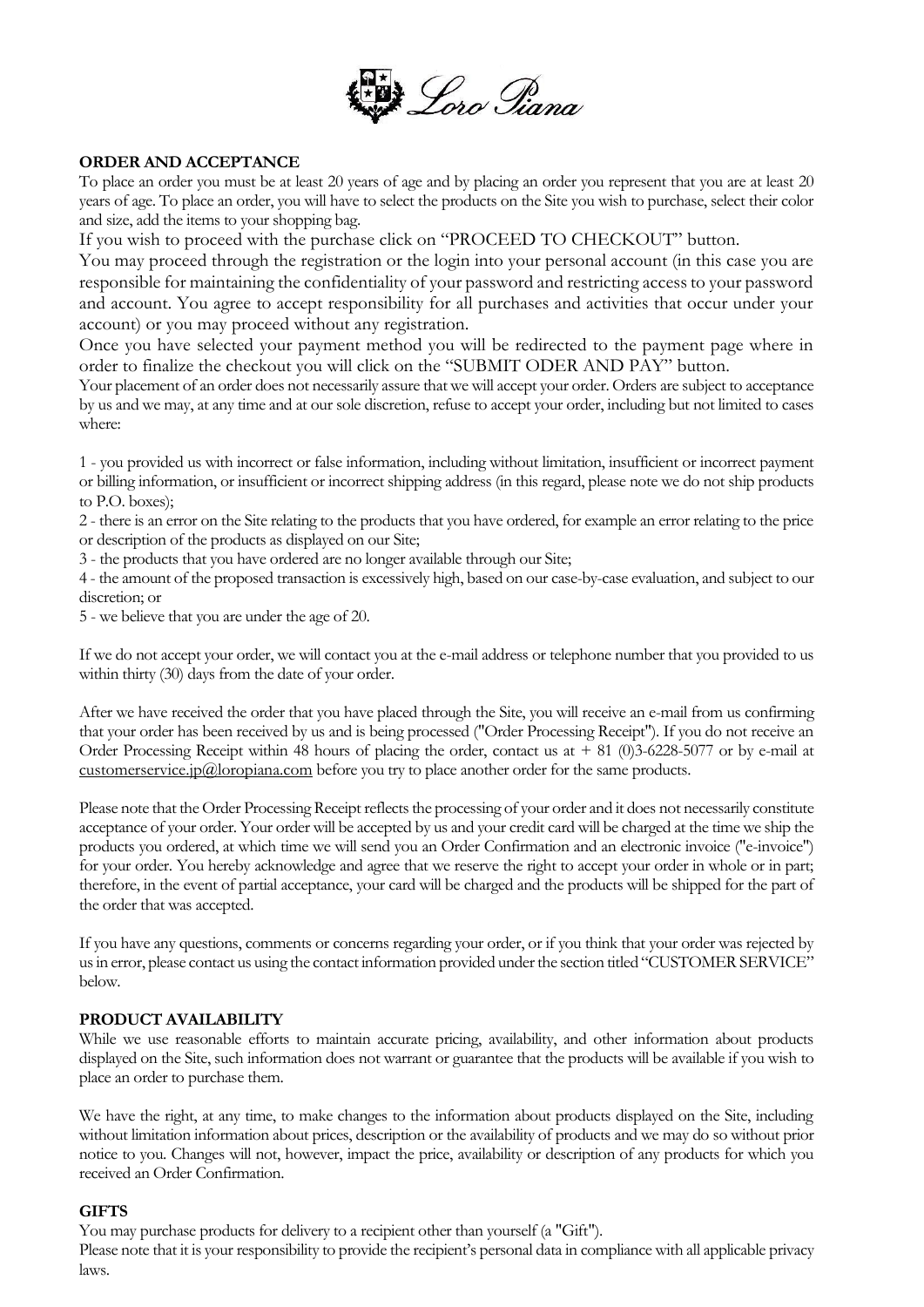

If we accept your order, you will receive an Order Confirmation from us at the time we ship your Gift to the recipient, and an e-invoice for your order.

# **PRICES AND PAYMENTS**

All prices for products are displayed on the Site and will be confirmed in the order check-out page, in the Order Confirmation, and in the e-invoice you receive after we accept your order.

We reserve the right to vary the price of our products at any time, provided that we will not alter the price of any products after we send you the Order Confirmation. Please be aware that prices charged for any products purchased on the Site may vary to reflect local market pricing and applicable duties.

Any taxes and duties are not included and are calculated according to the value of your order and your shipping destination. If you placed your order from an Internet Protocol address originating in Japan, any such taxes and duties will be itemized on the order check-out page, the Order Confirmation, and the e-mailed invoice. Shipping costs are free. Shipping costs are subject to change without notice.

A. Online Credit Card Payment

Loro Piana accepts payment only using the credit cards listed on our check-out page. All transactions on the Site are processed using a secure online payment gateway that encrypts your card details in a secure host environment. By submitting your order, you represent and warrant that you are authorized to use the designated credit card and authorize us to charge your order (including taxes, shipping and handling) to that card. If the card cannot be verified or is invalid or is otherwise not acceptable, your order may be suspended or cancelled automatically.

You must supply your card details when you place your order. We will place a "hold" on your payment card for the total value of your order. If the "hold" on your card has been authorized by your bank, your credit card will be debited for the total value of the Order Confirmation at the time the products are shipped to you. We will not accept your order or ship the products to you until your credit card issuer has authorized the use of your card for payment of the products ordered. If we do not receive such authorization we will notify you by e-mail. We reserve the right to verify the identity of the credit card holder by requesting appropriate documentation. After a "hold" on your payment card has been authorized by your bank, please be advised that, in case your credit card is debited for a lower amount than the total amount "held", it is possible that the balance will not immediately be fully available to you for reasons beyond our control (e.g., delays by your credit card issuer in removing the "hold" from your credit card).

Please note that Loro Piana is not responsible for any fees imposed by your credit card company, such as currency conversion fees.

If you intend to dispute the validity or amount of any charge that appears on your credit card statement with your credit card company, we encourage you to first contact our customer service department to determine if we can address any concerns that you may have.

## **DELIVERY AND ORDER TRACKING**

We will not deliver any products unless and until payment has been authorized and debited. When the products have been consigned to our carrier, we will send you the Order Confirmation with the tracking number for your package.

Delivery will be made by courier during normal business hours. Please be advised that our courier cannot deliver packages without receiving a signature.

We will make any reasonable efforts to deliver the products within the number of days specified on your Order Confirmation. However, any delivery date or time specified by us is an estimate only, and we will not be liable for any loss or damage suffered by you through any unavoidable delay in delivery. You can track the progress of your order by entering the tracking number provided in your Order Confirmation directly into our carrier's website.

Risk of loss to products shall pass to you upon delivery of such products. Title to products shall pass from Loro Piana to you upon the later of (i) the date of delivery of such products, or (ii) the date on which we receive payment in full for such products. As soon as we have delivered the products to you, you will become responsible for them, and for any loss or damage to them thereafter. Upon delivery of the products, and before signing any document attesting delivery, you must carefully check the integrity of the package. If the external packaging or merchandise is damaged at time of delivery, please reject the package and note in the proof(s) of delivery the damage. By signing the proof(s) of delivery,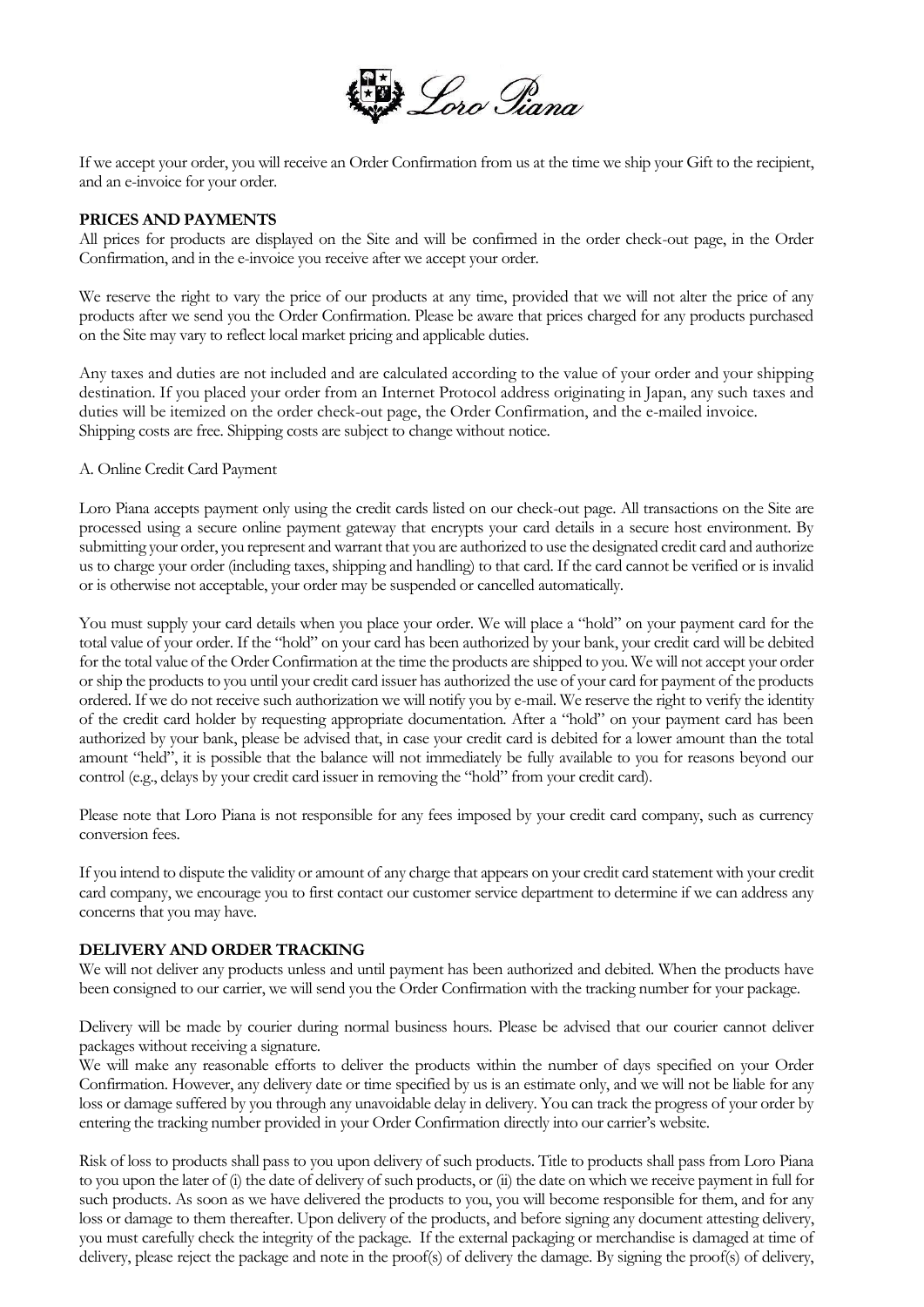

you acknowledge that the merchandise and the amount paid is correct.

### **RESALE / RESHIPPING OF OUR MERCHANDISE**

You must not misrepresent yourself as being one of our authorized resellers or as being qualified to resell our products. We reserve the right to refuse to accept your order, if we suspect that you intend to resell our products.

### **RETURN AND EXCHANGE POLICY**

The following policy applies only to products shipped to Japan that are purchased from the Japanese Loro Piana entity. These terms do not apply if such products were purchased (i) for shipment to any other jurisdiction, (ii) at a physical store location (including, without limitation, any Loro Piana store), or (iii) through other websites. We will not accept returns/exchanges of products purchased through such other means.

Please see the specific applicable conditions below:

#### **A. To Return or Exchange An Item Online Using Loro Piana's Free Pick Up Service:**

#### **1. Items Purchased By You:**

You may return for a refund or exchange any items purchased through the Site for any reason **within 30 days** after the items are received.

Please note we only accept exchanges for changing the color or size of the same item already purchased. If you would like a different item, please return your purchase for a refund and place a new order.

Returning or exchanging purchased products using our return service is free and can be done in 3 easy steps:

a. Login to your Account. Under "Order History", you can select the detail page for the relevant order and indicate the items which you would like to return/exchange as well as the reason for the return or the new color/size desired. You will receive a Return Authorization Number ("RAN"). Print the RAN directly from the site (alternatively, if you do not have access to a printer, handwrite the RAN on the line indicated in the delivery form that you received with the original shipment ("Delivery Receipt").

b. Place all items for return/exchange new, unused, and in the same condition in which you received the item, with all of the tags and labels attached in their original boxes and packaging along with the RAN (printed or handwritten as per the above).

c. Attach the eCOMMERCE URGENT sticker and the pre-addressed Courier air way bill that you received with the original shipment to the outside of the box. Call Courier directly or visit their website to schedule a free pick up. Return shipments using Courier will be provided to you free of charge.

IF YOU HAVE REQUESTED A REFUND, WE WILL REFUND YOU THE PRICE PAID FOR THE PRODUCT AND APPLICABLE TAXES (EXCLUDING ANY TAXES THAT MAY HAVE BEEN ASSESSED ON SHIPPING AND HANDLING). HOWEVER, WE CANNOT REFUND YOU ANY APPLICABLE HANDLING SURCHARGE YOU PAID, OR TAXES ASSOCIATED WITH SUCH CHARGES.

IF, IN OUR SOLE DISCRETION, WE BELIEVE THAT THE NUMBER OF EXCHANGES YOU MAKE ARE EXCESSIVE, WE RESERVE THE RIGHT TO PROVIDE YOU WITH A REFUND AND TO REFUSE TO PROVIDE YOU WITH FURTHER EXCHANGES.

In cases where the products appear to be worn or used, are missing any of the labels or tags, do not comply with our Terms of Sale, or where we have any reason to believe that the products are fraudulent or were not purchased directly on our Site, we will not be able to accept the return/exchange and we may send the original products back to you.

#### **2. Items Received As A Gift:**

You may return or exchange any items received as a Gift for any reason **within 30 days** after the items are received.

Please note we only accept exchanges for changing the color or size of the same item already purchased.

For a Gift return or exchange you should contact our customer service either by email at [customerservice.jp@loropiana.com](mailto:customerservice.jp@loropiana.com) or by phone at  $+ 81$  (0)3-6228-5077 to receive a RAN and then follow the steps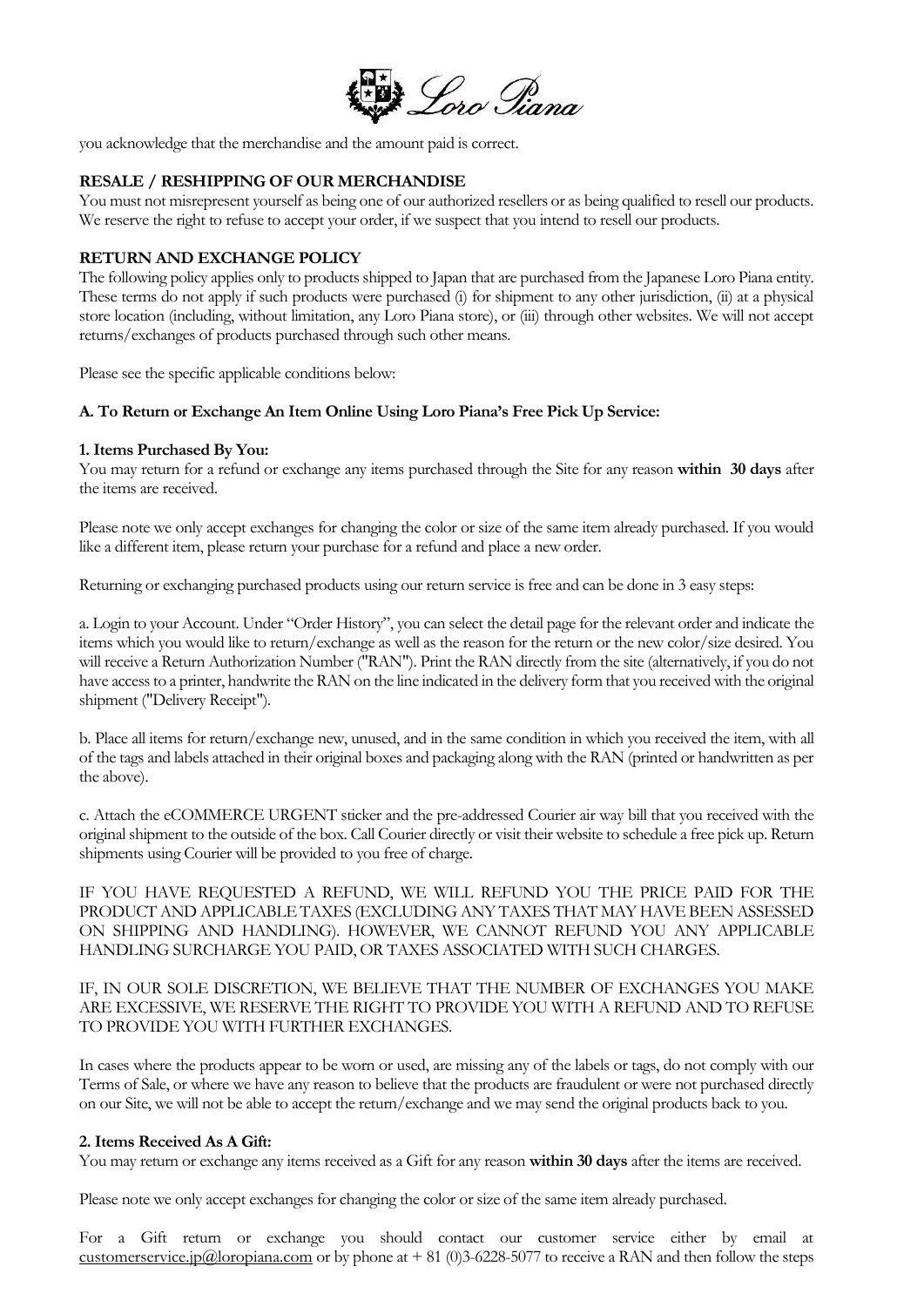

 $A(1)(b)-(c)$  above.

IF YOU RETURN AN ITEM, ONLY THE ORIGINAL PURCHASER WILL BE ENTITLED TO RECEIVE A REFUND. THIS REFUND WILL BE LIMITED TO THE PRICE PAID FOR THE PRODUCT AND APPLICABLE TAXES (EXCLUDING ANY TAXES THAT MAY HAVE BEEN ASSESSED ON SHIPPING AND HANDLING). WE CANNOT REFUND ANY APPLICABLE HANDLING SURCHARGE PAID BY THE ORIGINAL PURCHASER, OR TAXES ASSOCIATED WITH SUCH CHARGES.

IF, IN OUR SOLE DISCRETION, WE BELIEVE THAT THE NUMBER OF EXCHANGES YOU MAKE IS EXCESSIVE, WE RESERVE THE RIGHT TO PROVIDE THE ORIGINAL PURCHASER WITH A REFUND AND TO REFUSE TO PROVIDE YOU WITH FURTHER EXCHANGES.

Please note that when the products (whether purchased by You or received as a Gift,) are returned to us, we will review them for quality control. If the products are sent back in their original, new, and unused condition, and with all of the tags and labels attached, we will approve the return and, as the case may be, exchange the products or reimburse the total amount paid and applicable taxes minus original shipping and handling costs (including any taxes associated with such charges) to the card used for the original purchase. We will credit the refund to the card used to pay for the products within approximately thirty (30) days from the date that we receive the returned products, save for possible delays of technical nature not attributable to us (e.g., malfunctions of the credit card system).

In cases where the products appear to be worn or used, are missing any of the labels or tags, do not comply with our Terms of Sale, or where we have any reason to believe that the products are fraudulent or were not purchased directly on our Site, we will not be able to accept the return/exchange and we may send the original products back to you.

### **B. To Exchange An Item In Our Stores**

Products purchased on our Site, including products received as Gifts, can be exchanged by the recipient **within 30 days** after the items are received at selected Loro Piana stores that are listed as available for exchanges on our Site ("section FAQ-Returns & Exchanges"). PLEASE NOTE THAT LORO PIANA STORES CANNOT OFFER A REFUND FOR ITEMS PURCHASED THROUGH THE SITE. TO RECEIVE A REFUND, PLEASE USE THE PROCESS DESCRIBED IN SECTION A (ABOVE).

Please note we only accept exchanges for changing the color or size of the same item already purchased.

To find the Loro Piana Store nearest you that accepts returns or exchanges of products purchased online, please refer to the list on our Site under "FAQ - Returns & Exchanges" section or in the documentation you received with your original order.

Exchanging purchased products in our store is free and can be done in 2 easy steps:

1. Bring the products, in their original, new, unused condition, and with all of the tags and labels attached, in their original packaging along with the Delivery Receipt and e-invoice that you received in the original shipment to a Loro Piana Store that accepts returns.

2. A store representative will check the products to make sure that they are in acceptable condition, new, unused, and with all of the tags and labels attached. If the products comply with the standards stated in these Terms of Sale, then you will receive the same product in a different color and/or size. Please note that exchanges are only valid for the exact same product in a different color or size, based on availability in the store.

In cases where the products appear to be worn or used, are missing any of the labels or tags, do not comply with our Terms of Sale, or where we have any reason to believe that the products are fraudulent or were not purchased directly on our Site, we will not be able to accept the exchange.

## **C. DAMAGED OR FAULTY ITEMS**

You have the right to return items for quality problems within the limits set forth by these Terms of Sale. For returns related to quality problems please follow the procedures outlined above under letters A. 1. for items purchased by you on our Site or A.2 for items you received as a Gift.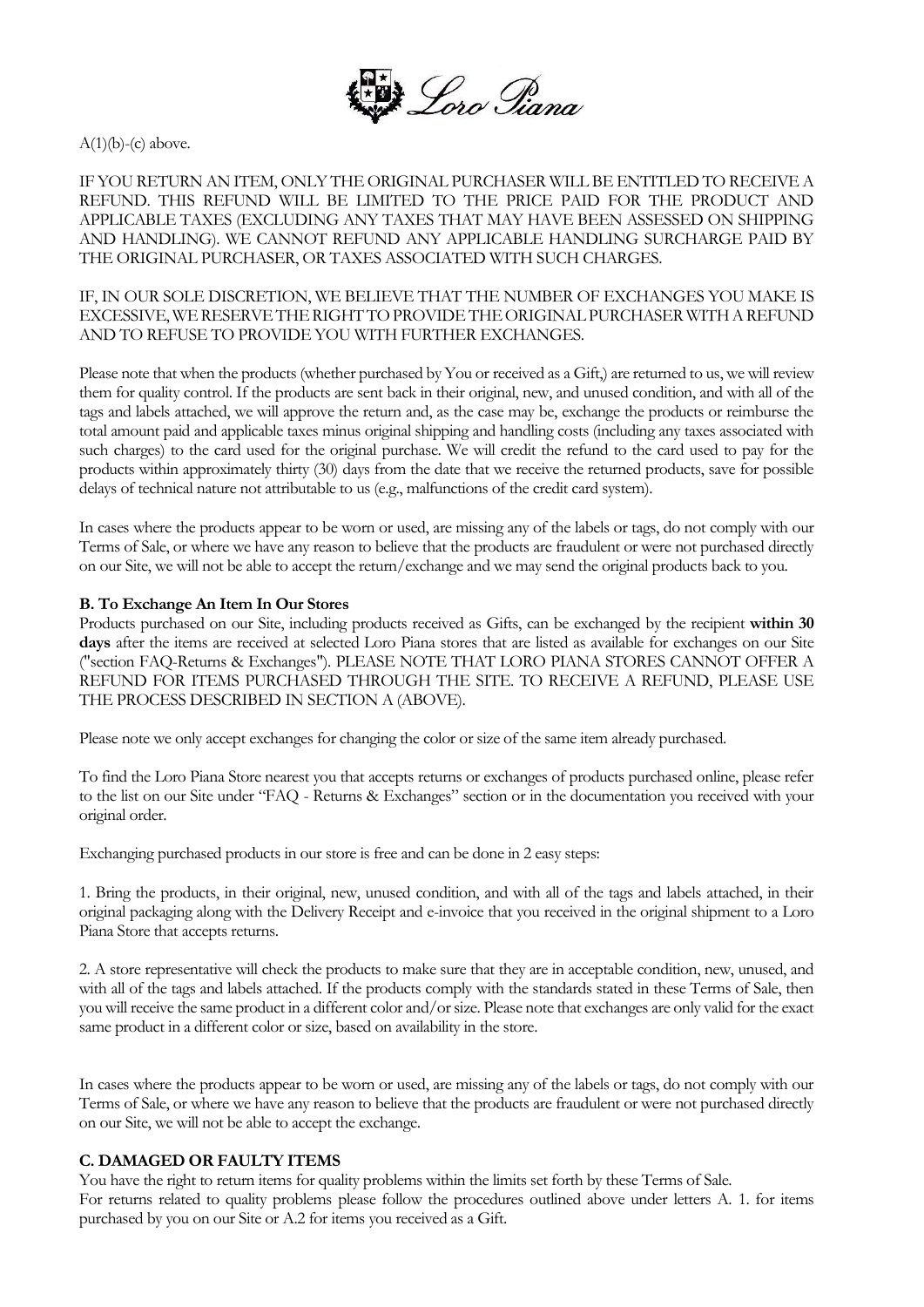

# **ALTERATIONS**

The alteration service offers size fitting to customers. For instance, hem the pants leg, bring in the waist or shorten jacket sleeves can be considered illustrative examples of alterations.

Any adjustment of the original product design is not considered an alteration (e.g. shortening of sleeves to a three-quarter length or modifying a neckline).

In the same way, product personalization, customization and repair are not considered an alteration.

You can bring any items you have purchased online in one of Loro Piana Directly Operated Stores located in the country where the items were shipped for basic alterations. Alterations are provided free of charge within six (6) months after the items are purchased. Please bring a copy of the Receipt, as well as the item to be altered. The timing of alterations depends on the services requested, the number of items to be altered, and the availability of the staff at each store.

### **TAX RECEIPT**

A tax receipt can only be issued between 10 and 60 days after the products have been received by you. To request a tax receipt, please contact the customer service by email at [customerservice.jp@loropiana.com](mailto:customerservice.jp@loropiana.com) or by phone at  $+81$  (0)3-6228-5077.

### **CUSTOMER SERVICE**

We offer customer assistance for any questions related to the use of the Site, the placement of an order, the tracking of products, the availability of products, the login/registration process and any further information you may need in connection with the use of our Site and/or our products. Our customer service is available in Japanese and English Monday through Friday between the hours of 12:00 PM to 8:00 PM with the exception of holidays.

If you need any information we invite you to refer to the "FAQ section" on our Site and if you are not satisfied you may contact us by emai[l customerservice.jp@loropiana.com](mailto:customerservice.jp@loropiana.com) or by phone at  $+ 81$  (0)3-6228-5077.

#### **GOVERNING LAW; VENUE**

These Terms of Sale, and any disputes arising out of or relating to these Terms of Sale, shall be governed by the laws of Japan, without giving effect to its conflicts of law principles and excluding the U.N. Convention on the International Sale of Goods. All legal proceedings arising out of or in connection with these Terms shall be brought exclusively to the Tokyo District Court.

## **GENERAL TERMS**

If we fail, at any time during the term of our contract, to insist upon strict performance of any of your obligations under the contract or any of these Terms of Sale, or if we fail to exercise any of the rights or remedies to which we are entitled pursuant to the Terms of Sale, this shall not constitute a waiver of such rights or remedies and shall not relieve you from compliance with such obligations. A waiver by us of any default shall not constitute a waiver of any subsequent default. No waiver by us of any of these Terms shall be effective unless it is expressly stated to be a waiver and is communicated to you in writing

If any provision of these Terms of Sale is held invalid, illegal or unenforceable for any reason by any court of competent jurisdiction, such provision will be separable from the remainder of the provisions hereof which will continue in full force and effect as if these Terms of Sale had been executed with the invalid provisions eliminated.

Nothing in these Terms of Sale, express or implied, is intended to confer rights, benefits, remedies, obligations or liabilities on any person other than you and Loro Piana (and its respective successors or permitted assigns).

## **SPECIAL TERMS OF SALE FOR PERSONALISED PRODUCTS ("Special Terms")**

For certain products Loro Piana offers a service of personalization ("Personalised Products").

These Special Terms, together with the Terms of Sale, apply to you and your purchase of Personalised Products. In case of conflicts between the Terms of Sale and these Special Terms, the latter shall prevail.

1. No returns or exchanges are accepted for Personalised Products, unless the Personalised Products are damaged or faulty. However, you may cancel your order within three (3) days after you have placed your order on the Site. In such case, we will refund your purchase in full.

2. Personalised Products may be delivered in a time slot indicated on our Site. Delivery terms are merely indicative and may vary according to the personalization requested.

3. Personalised Products are shipped separately from other products' orders.